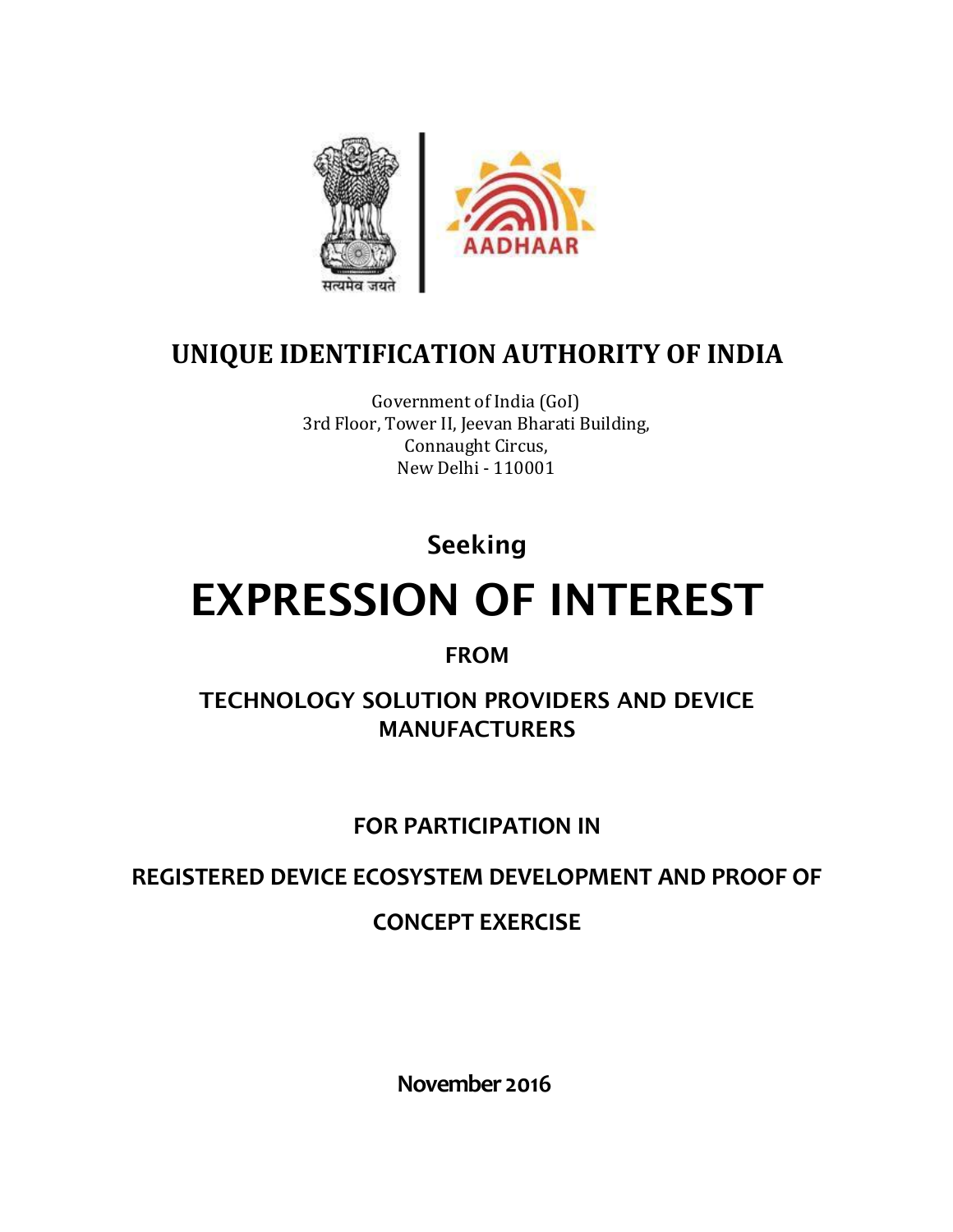### **1. Introduction and Overview**

Unique Identification Authority of India (UIDAI) invites Expression of Interest (EoI) for participating in Registered Devices development and Proof of Concept exercise, from the technology solution providers and device manufacturers developing Registered devices that can be used to conduct Aadhaar enabled biometric authentication.

**The Unique Identification Authority of India (UIDAI)** is a statutory authority established under the provisions of the **Aadhaar (Targeted Delivery of Financial and Other Subsidies, Benefits and Services)**  Act, 2016 ("Aadhaar Act 2016") on 12<sup>th</sup>July, 2016 by the Government of India, under the Ministry of Electronics and Information Technology (MeitY).

Under the Aadhaar Act 2016, UIDAI is responsible for Aadhaar enrolment and authentication, including operation and management of all stages of Aadhaar life cycle, developing the policy, procedure and system for issuing Aadhaar numbers to individuals and perform authentication and also required to ensure **the security** of identity information and authentication records of individuals. The UIDAI is based on the principle that the de-duplication would be the basis of the Aadhaar approach. This would be achieved by the use of biometrics and requires high technological intervention and success. The UIDAI also believes that the verification process to get an Aadhaar should be simple and at the same time, be credible.

UIDAI and its partners have conducted various successful field studies and implemented certification processes for fingerprint and Iris authentication devices. These successes have resulted in publication of biometric device standards and associated certification processes. Subsequently, Biometric devices thus certified have contributed to increased use of Aadhaar authentication.

Over last few years, biometric authentication technology has seen many advances. Innovations in biometric authentication technologies have seen huge strides. Examples of such innovations include miniaturization resulting in integration of biometric devices into small form factor devices such as mobile phones, tablets etc. UIDAI endeavors to bring latest advances in authentication devices into the ecosystem of Aadhaar authentication. In order to provide opportunity for authentication devices ecosystem partners to test and certify their devices, UIDAI proposes to conduct field testing activities as a collaborative effort.

Several security measures are taken to ensure strong transaction security and end to end traceability for biometric devices. These biometric devices are categorized as

- i. **Public Devices**: Public devices are raw biometric capture devices that provide Aadhaar compliant biometric data to the application, which, in turn encrypts the data before using for authentication purposes.
- ii. **Registered Devices**: "Registered Devices" addresses the solution to eliminate the use of stored biometrics. It provides following three key features compared to public devices: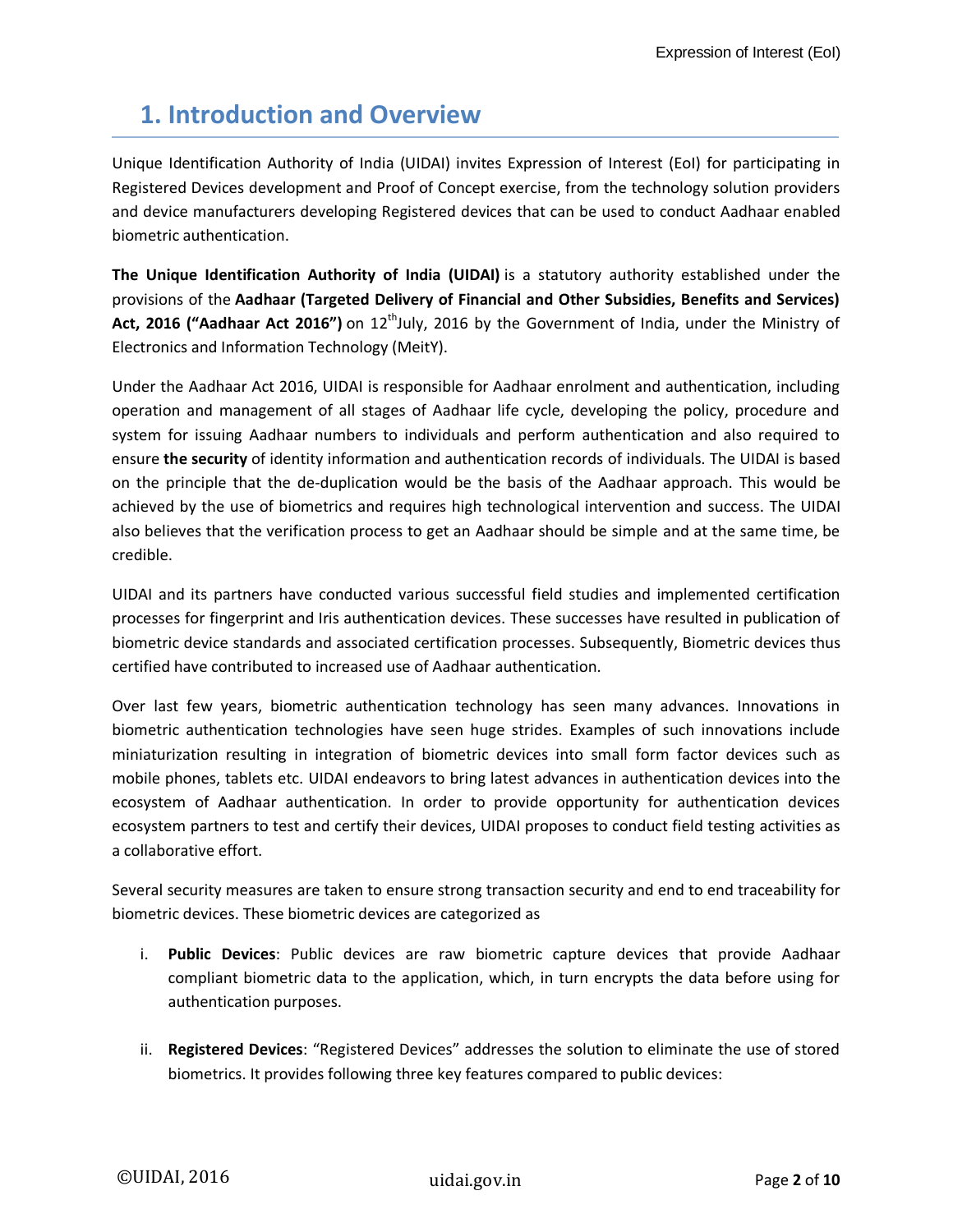- **1. Device identification** Every device having a unique identifier allowing traceability, analytics and fraud management.
- **2. Eliminating use of stored biometrics** Biometric data is signed within the device using the device key which in turn is signed by provider key to ensure it is indeed captured from that registered device. Then the Device Driver of the device provider must form the encrypted PID block before returning to the host application.
- **3. A standardized Device Driver provided by the device providers that is certified.** This device driver (exposed via an SDK/Service) encapsulates the biometric capture, any user experience while capture (such as preview), and signing and encryption of biometrics all within it.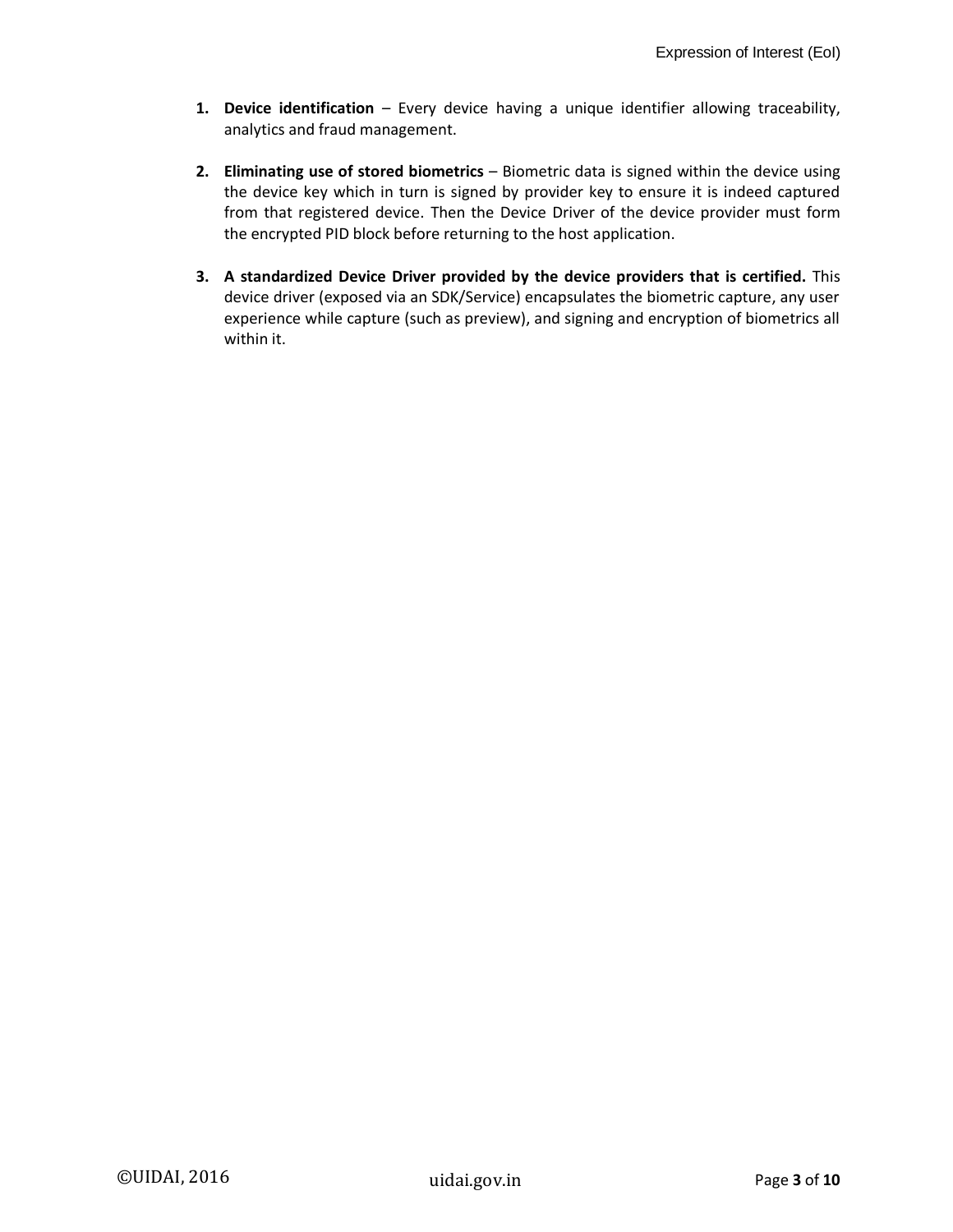### **2. Objectives and Prerequisites of the PoC**

As of today, all biometric authentications are carried out using attached biometric devices called 'Public Devices'. Registered devices specification is an enhancement over the public device specification which eliminates the potential use of stored biometrics and prevents usage of a compromised device/application by mandating the captured biometrics encrypted within a secure zone before passing them on to the host application. This will ensure that the integrity and identity of the transaction are not compromised. UIDAI is gearing up its capacity to support 10 crore authentications per day in the not too distant future. As of now Approx 107.5 crore of Aadhaar have been issued to residents of India and approx 300 crore of authentication transactions have been performed.

UIDAI has partnered with around 264 requesting entity comprised of Central/State Government and private entities to deliver various kinds of services/benefits. To deliver these benefits, biometric authentication is one of the modality to authenticate the residents. It stipulates four different types of device combinations (registered and public in discrete and integrated form factors) operating in the field for the authentication service.

UIDAI invites Expression of Interest (EOI) applications from organizations specializing in biometric devices/technology solution providers to participate in Proof of Concept (POC) exercise for Registered devices.

The organizations interested in POC shall comply to the following Levels of Device Compliance:

SDK/device drivers can be certified at 2 levels based on implementation of the signature scheme by the device provider.

- **i. Level 0 Compliance –** Device security implementation has level 0 compliance if the signing of biometric is implemented within the software zone at OS level. In this case, management of private keys needs to be addressed carefully to ensure it is protected from access by users or external applications within the OS. All device providers should at a minimum obtain level 0 compliance.
- **ii. Level 1 Compliance –** Device security implementation has level 1 compliance if the signing of biometric is implemented within the trust zone where other OS processes or users do not have any mechanism to obtain the private key. In this case, management of private keys needs to be fully within the trust zone. It is encouraged that device providers move towards level 1 compliance.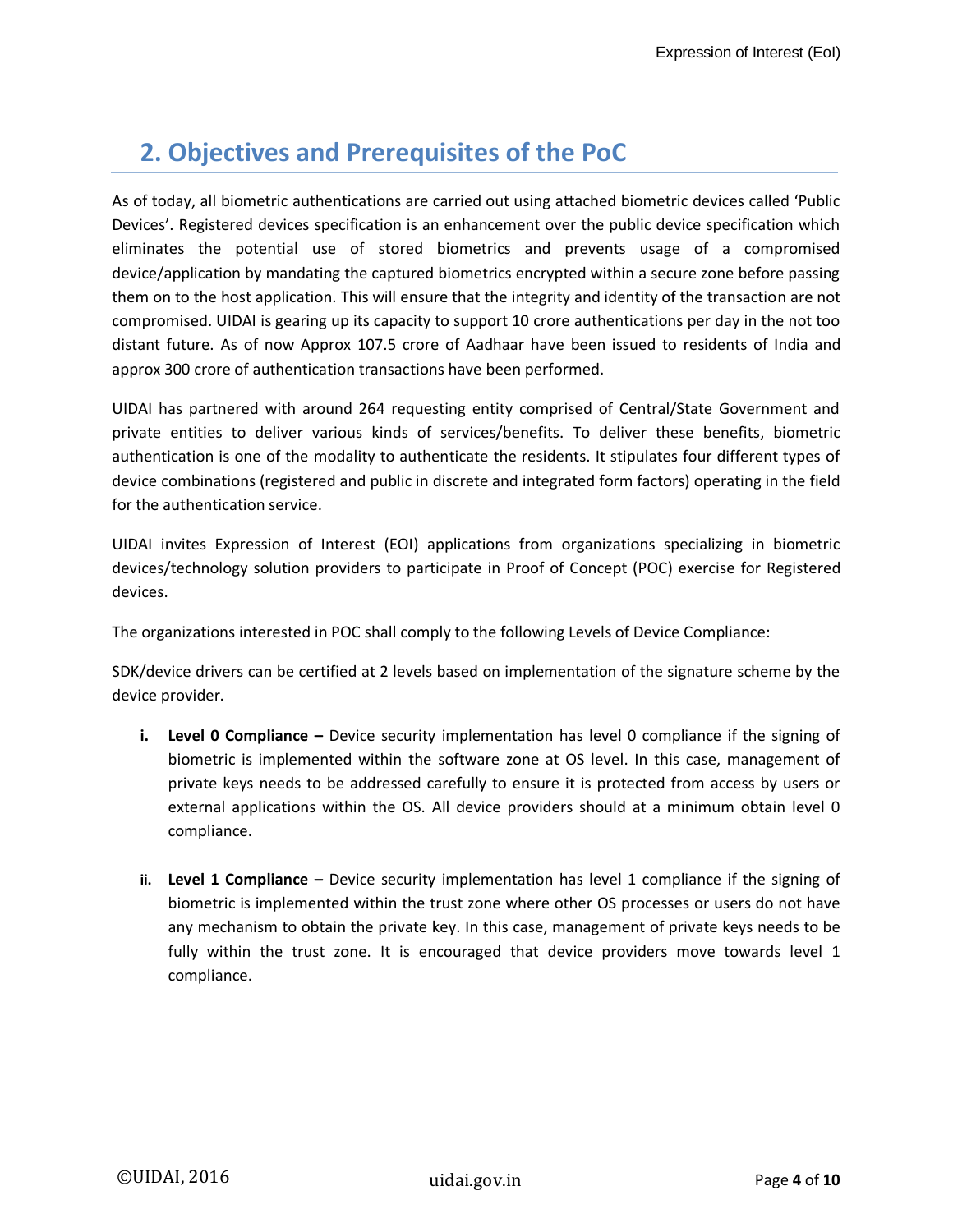#### **Selection criteria:**

- i. The selection of the vendors for POC will be made on the basis of readiness of the vendors and other details filled in Annex I.
- ii. Selected vendors note:
	- a. Post selection, vendors would be requested to participate in workshops (field visits, if any) related to POC plans, from time to time, as and when required.
	- b. Vendors are requested to note that timelines for the POC may extend. If extended, information related to the same will be intimated by UIDAI to all the vendors from time to time.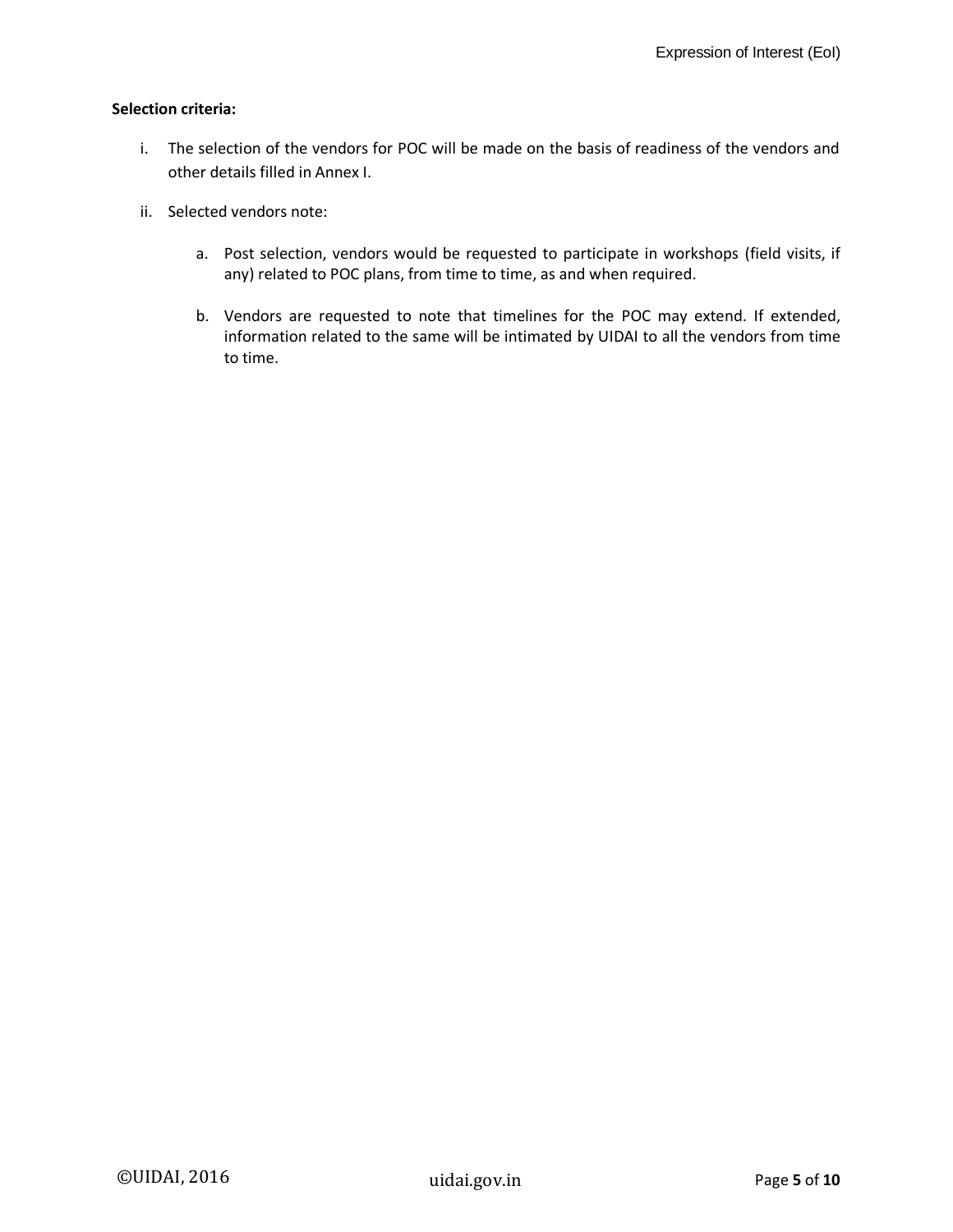# **3. Tentative Timelines**

| S.No         | <b>Milestone</b>                                                                                                                                                                            | <b>Timeline</b> |
|--------------|---------------------------------------------------------------------------------------------------------------------------------------------------------------------------------------------|-----------------|
| $\mathbf{1}$ | Publish UIDAI's invitation seeking EOI                                                                                                                                                      | 22-11-2016      |
| $\mathbf{2}$ | Last date for seeking clarifications by Partners                                                                                                                                            | 02-12-2016      |
| 3            | Last date for submission of responses(Annexure1) by Partners                                                                                                                                | 14-12-2016      |
| 4            | Short listing and communicating to the Partners                                                                                                                                             | 23-12-2016      |
| 5            | Workshop for shortlisted device partners in order to provide<br>further details on lab testing methodologies, POC software<br>requirements and other details.                               | 03-01-2017      |
| 6            | Last date for submission of devices, first version of SDK/driver for<br>POC and other related information.                                                                                  | 03-01-2017      |
| 7            | Backend Readiness of UIDAI for the PoC<br>i.<br>Completion of SDK/driver testing and tuning at UIDAI tech<br>ii.<br>centre in coordination with vendor<br>iii. Client application readiness | 16-01-2017      |
| 8            | PoC activity complete<br>*Final dates will be intimated by UIDAI separately.                                                                                                                | 31-01-2017      |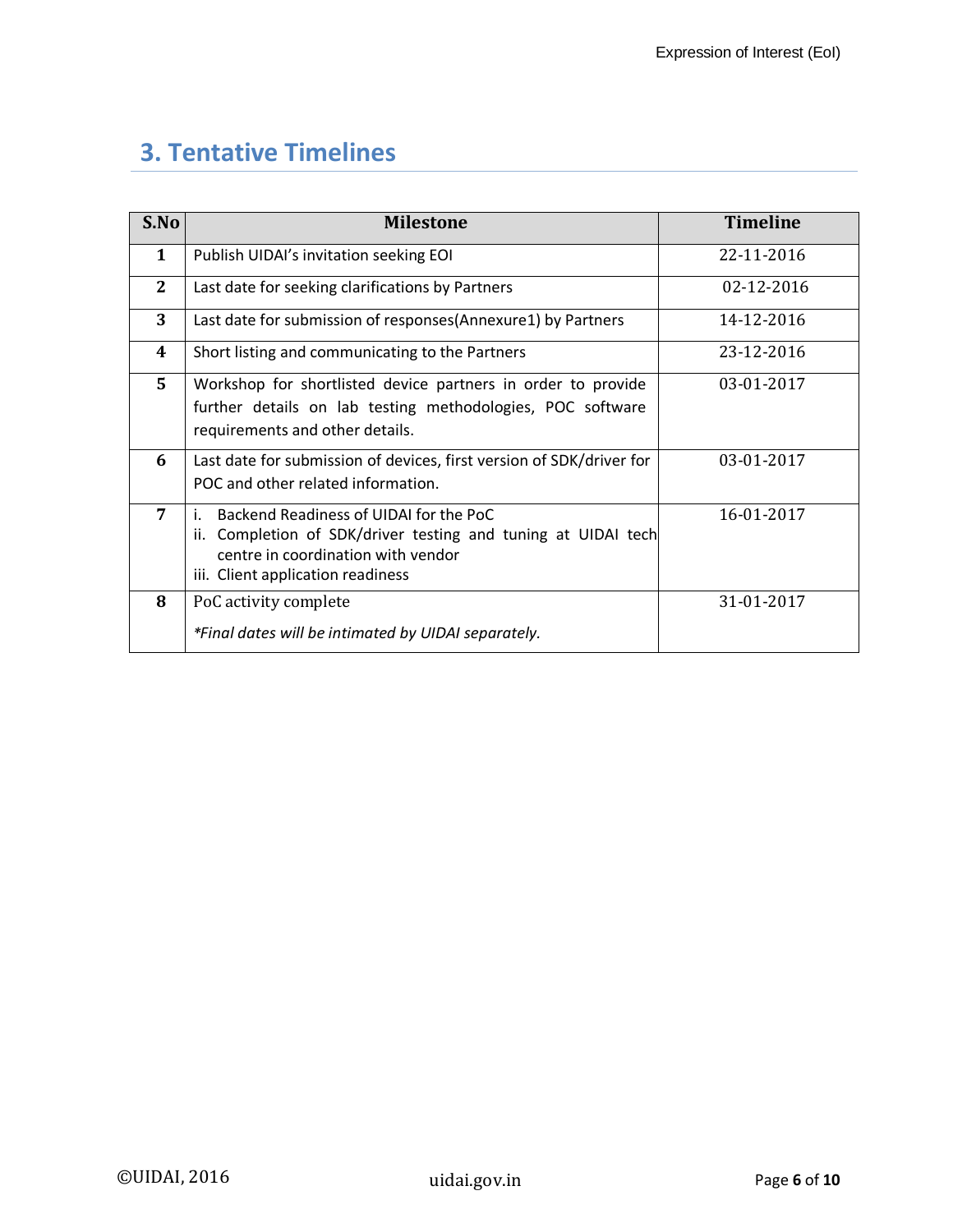### **Annexure 1**

## **Response Template for solutions supporting Fingerprint/Iris authentication**

| S. No          | <b>Parameter</b>                                                                                                                                                                                                                                                                                                                                                                                                                                                       | <b>Comments</b> |
|----------------|------------------------------------------------------------------------------------------------------------------------------------------------------------------------------------------------------------------------------------------------------------------------------------------------------------------------------------------------------------------------------------------------------------------------------------------------------------------------|-----------------|
| $\mathbf{1}$   | Name of the Organization                                                                                                                                                                                                                                                                                                                                                                                                                                               |                 |
| $\overline{2}$ | <b>Contact Person's Name</b>                                                                                                                                                                                                                                                                                                                                                                                                                                           |                 |
| 3              | <b>Contact Person's Address and Contact details</b><br>(Phone & Official Email)                                                                                                                                                                                                                                                                                                                                                                                        |                 |
| $\overline{4}$ | (please provide a very brief overview of the product)<br>Device Type: Finger Print/Iris<br>11.<br>Please specify if you are planning to submit a<br>2.<br>prototype device (non-production model).<br>Please confirm your readiness to participate in<br>3.<br>POC starting 16 <sup>th</sup> January, 2017<br>Please mention if the device is a production<br>4.<br>model.<br>Please mention if the devices are currently used in<br>UIDAI's Authentication ecosystem. |                 |
| 5              | Are you willing to participate in the Proof of Concept<br>studies by submitting required number of devices<br>and related software?<br>4 devices / model<br>i.<br>ii. SDK/Device drivers, along with CDs<br>iii. Integrated Authentication Client Application<br>(Vendor<br>should<br>necessary<br>have<br>software<br>expertise to change the SDK and<br>client<br>application as per the requirements during PoC)                                                    |                 |
|                | (Vendor should also provide the necessary technical<br>support, whether offline or online, to integrate the<br>SDK with Auth APIs 1.6 or above)                                                                                                                                                                                                                                                                                                                        |                 |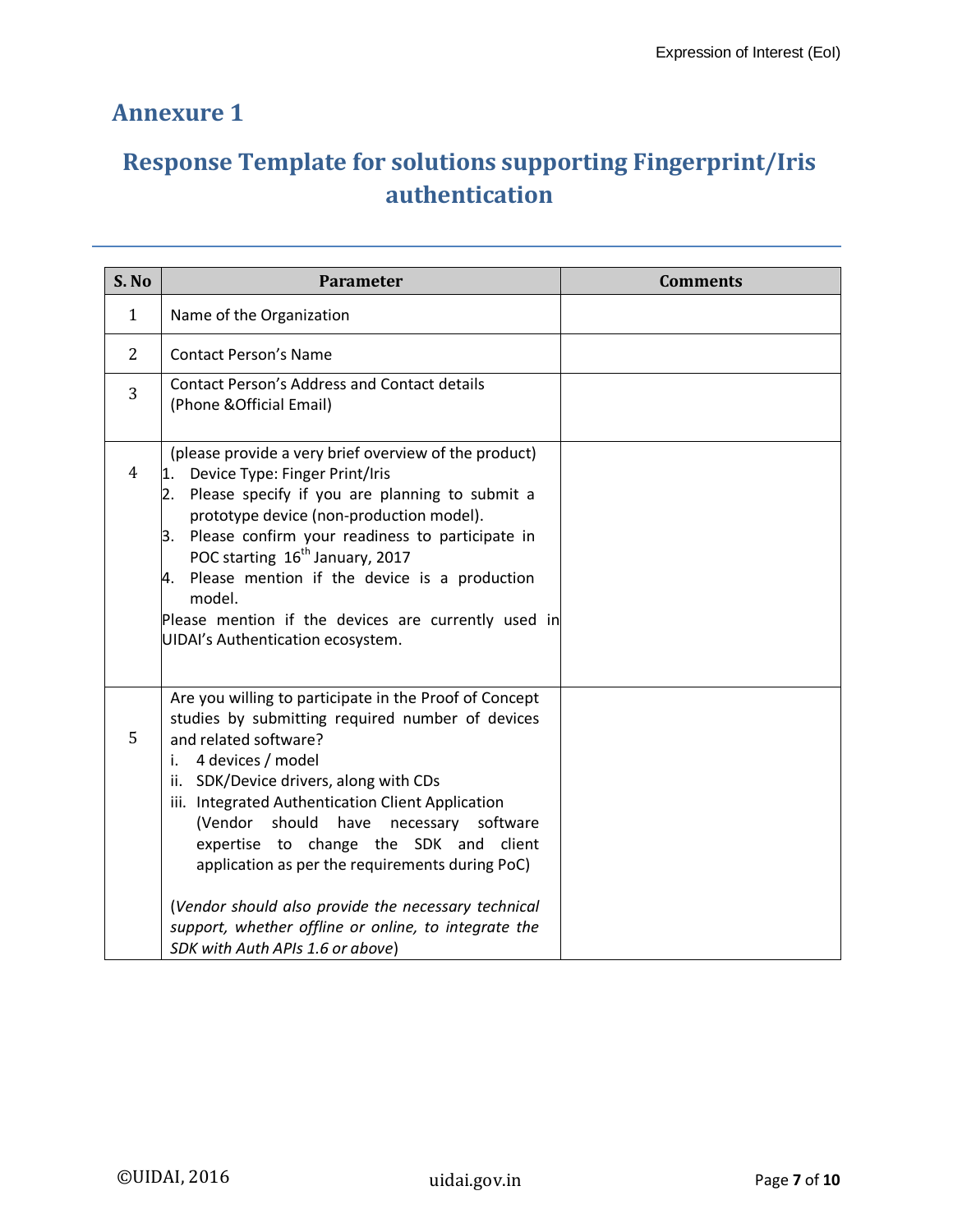| 6 | Please include details of the<br>technology<br>specification of the Fingerprint/Iris.          |  |
|---|------------------------------------------------------------------------------------------------|--|
|   | -Please confirm that the Sensor/Extractor<br>combinations or device model is certified by STQC |  |
|   | as qualified for usage in UIDAI's Authentication<br>service as a public device.                |  |
|   | Please provide the device details, if a certified<br>device is being submitted.                |  |
|   |                                                                                                |  |
| 7 | Please specify certification Compliance Level Type<br>Level 0<br>i.<br>ii.<br>Level 1          |  |
|   | For compliance details on registered devices, refer<br>the link mentioned in 'References'.     |  |

Additional Comments, if any -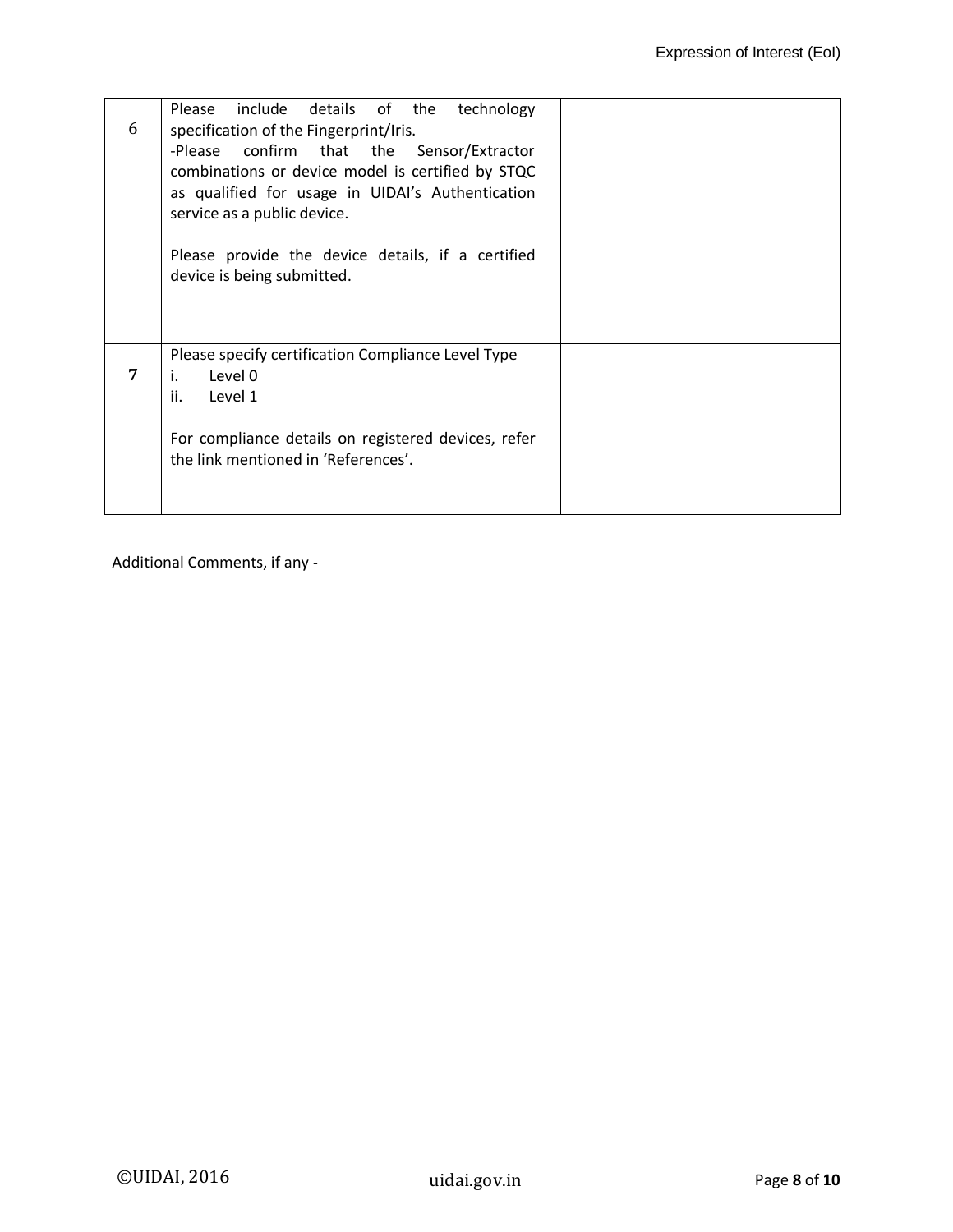### **References**

#### **1. Aadhaar Registered Devices Technical Specifications**

[https://uidai.gov.in/images/FrontPageUpdates/aadhaar\\_authentication\\_api\\_2\\_0.pdf](https://uidai.gov.in/images/FrontPageUpdates/aadhaar_authentication_api_2_0.pdf)

#### **2. UIDAI Biometrics Device Specification (FP) - Authentication (STQC 2013)**

[http://stqc.gov.in/sites/upload\\_files/stqc/files/New%20Revision%20\\_May\\_%201%20STQC%20UID](http://stqc.gov.in/sites/upload_files/stqc/files/New%20Revision%20_May_%201%20STQC%20UIDAI%20BDCS-03-08%20UIDAI%20Biometric%20Device%20Specifications%20_Authentication_.pdf) [AI%20BDCS-03-08%20UIDAI%20Biometric%20Device%20Specifications%20\\_Authentication\\_.pdf](http://stqc.gov.in/sites/upload_files/stqc/files/New%20Revision%20_May_%201%20STQC%20UIDAI%20BDCS-03-08%20UIDAI%20Biometric%20Device%20Specifications%20_Authentication_.pdf)

#### **3. UIDAI Iris Authentication Device Specification (STQC 2016)**

[http://www.stqc.gov.in/sites/upload\\_files/stqc/files/IRIS%20Auth%20Device\\_specification%20issu](http://www.stqc.gov.in/sites/upload_files/stqc/files/IRIS%20Auth%20Device_specification%20issue02%20_08032016_BDCS_A-I_-03-07_0.pdf) [e02%20\\_08032016\\_BDCS\\_A-I\\_-03-07\\_0.pdf](http://www.stqc.gov.in/sites/upload_files/stqc/files/IRIS%20Auth%20Device_specification%20issue02%20_08032016_BDCS_A-I_-03-07_0.pdf)

#### 4. **Aadhaar Authentication API 1.6**

https://uidai.gov.in/images/FrontPageUpdates/aadhaar\_authentication\_api\_1\_6.pdf

#### **5. Aadhaar Authentication API 2.0**

[https://uidai.gov.in/images/FrontPageUpdates/aadhaar\\_authentication\\_api\\_2\\_0.pdf](https://uidai.gov.in/images/FrontPageUpdates/aadhaar_authentication_api_2_0.pdf)

#### **6. STQC Biometric Device Testing and Certification –Homepage**

http://www.stqc.gov.in/content/bio-metric-devices-testing-and-certification